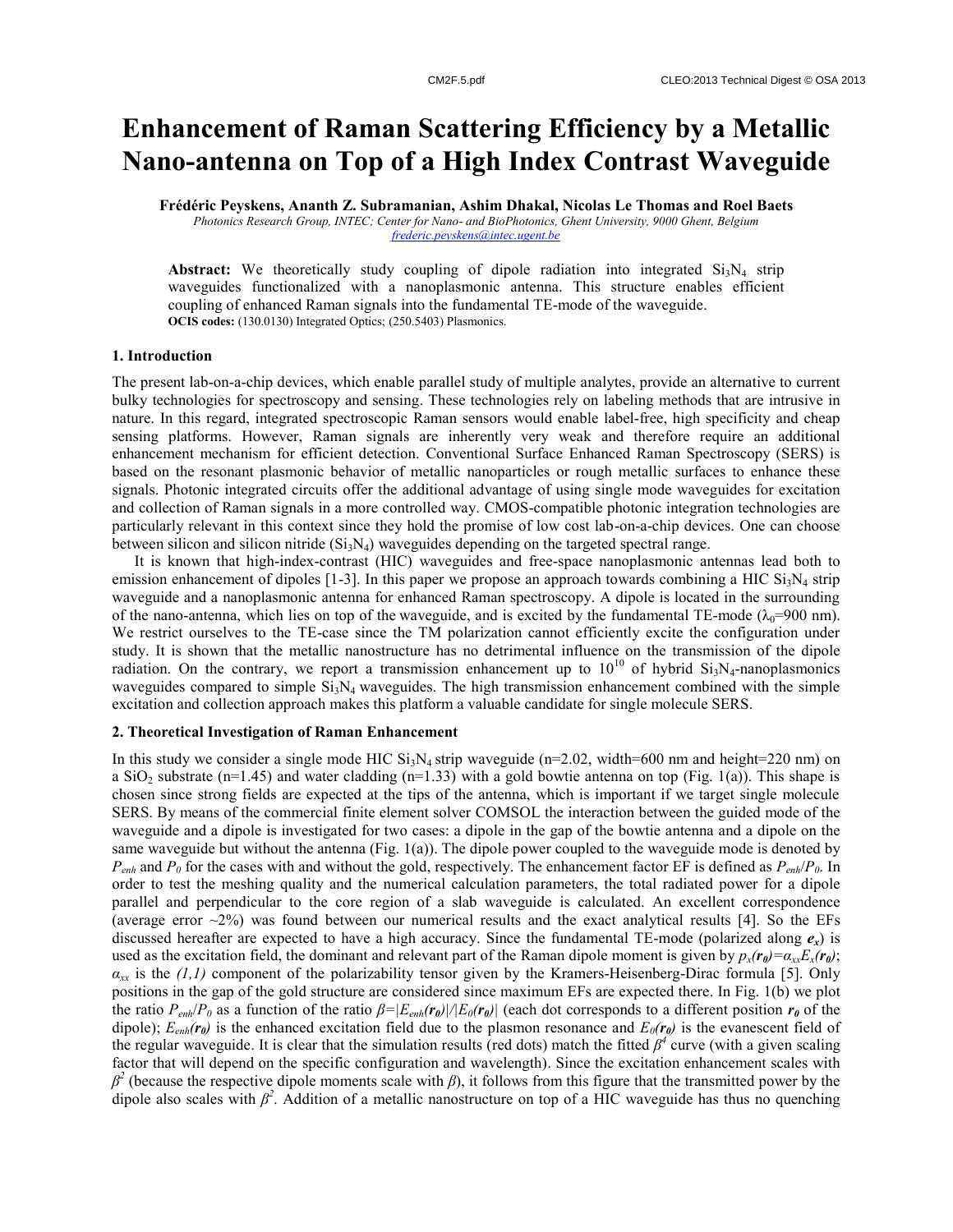effect on the transmitted power by the dipole into the guided mode. So there is an efficient coupling of the enhanced emitted power into the fundamental TE-mode of the waveguide. From the above observations, three distinct advantages of using integrated waveguides with a nanoplasmonic structure emerge. Firstly, the plasmons are always excited with the proper polarization to ensure optimal excitation enhancement. Secondly, the nanoplasmonic structure has no detrimental impact on the output power but enables a significant emission enhancement compared to a regular HIC  $Si<sub>3</sub>N<sub>4</sub>$  waveguide (see Fig. 1(b)). Finally, the emitted signal is coupled efficiently to the fundamental mode of the waveguide. This creates ideal conditions for on-chip spectral analysis of the signal. It is important to note that the absolute value of *Penh* depends on both the excitation and emission wavelength. For small Stokes shifts, the excitation and emission enhancement factors will be practically equal as the resonance of the combined waveguide-plasmonics system is quite broadband, but for larger shifts the emission enhancement of *Penh* (and thus the actual output power) will decrease.



direction of the modal field and the orientation of the radiating dipole are also marked. (b) EF of the Raman power coupled into the guided mode as a function of the field enhancement. (c) Bowtie antenna with dimensions *(H,Δ,α)*. (d) Electric field distribution at the top surface of the gold for *α*=60° and Δ=10 nm. (e) EF at the top surface of the gold; the two inset figures mark the *(y,z)*-position where the slice (red line) is taken.

### **3. Parameter study of the bowtie antenna**

In this section we investigate the impact of the parameters of the bowtie antenna (Fig.  $1(c)$ ) to study how we can optimize the excitation and emission of a dipole. EFs for different geometry parameters are calculated via  $\beta^4$  since Fig. 1(b) shows that EF scales with  $\beta^4$ . Figure 1(d) gives an example of the field distribution in the gap of the antenna. For a dipole in the center of the gap there is an optimal angle  $\alpha$  (here ~60°) which maximizes the EF. For a dipole at the tip, smaller angles are better for larger EFs. Generally, the optimal height for a given angle is dependent on the gap and for a given gap the optimal height depends on the angle. In the center of the gap there is a  $10<sup>3</sup>$  order difference for *Δ*=10 nm and *Δ*=40 nm and changing *H* by only 20 nm from the optimal *H* reduces the EF by 10. The EF at the tips decreases by 2 orders if we change *α* from 30° to 90° (for a fixed gap). So, depending on the position of the dipole the EF is maximized for specific values of the *(H,Δ,α)* triplet. Figure 1(e) shows the EF at the top surface (and in the center) of the gold structure. The strong enhancement at the tips and the steep decay of the EF are clearly visible. Our study shows that for *α*=30° and *Δ*=10 nm it is possible to obtain transmission enhancements EF up to  $10^{10}$  in a 1 nm region near the tip (the mesh-size near the tip is 1 nm). As such it is clear that adding a properly designed nanoplasmonic structure gives an additional gain up to  $10^{10}$  compared to the enhancement that a HIC waveguide has. This controllable high EF opens the possibility of doing single molecule SERS with our investigated structure. Currently, fabrication of such gold nanoplasmonic structures is explored by means of Focused Ion Beam (FIB) milling and e-beam lithography on top of a  $Si<sub>3</sub>N<sub>4</sub>$  waveguide circuit processed in a CMOS fab.

## **4. Conclusion**

In this paper, it is established that the radiation originating from TE-excited dipoles is coupled efficiently into the fundamental TE-mode of a  $Si_3N_4$  strip waveguide. We also showed that adding a single, well-designed, nanoplasmonic structure has no negative impact on the transmission of the coupled dipole radiation, but is capable of producing Raman scattering enhancements of  $10^{10}$  compared to a simple  $Si<sub>3</sub>N<sub>4</sub>$  strip waveguide.

### **5. References**

[1] Y.C. Jun, et al., "Broadband enhancement of light emission in silicon slot waveguides," Optics Express **17**(9), 7479-7490 (2009).

[2] K.C. Y. Huang, et al., "Power flow from a dipole emitter near an optical antenna," Optics Express **19**(20), 19084-19092 (2011).

[3] P.A. Gonzalez, et al., "Resolving the electromagnetic mechanism of surface-enhanced light scattering at single hot spots," Nature Communications **3**, 1-7 (2012).

[4] L. Novotny and B. Hecht, *Principles of Nano-Optics* (Cambridge University Press, 2006), Chap. 10.

[5] J.R. Lombardi and R.L. Birke, "A Unified Approach to Surface-Enhanced Raman Spectroscopy," J.Phys.Chem. C **112,** 5605-5617 (2008).